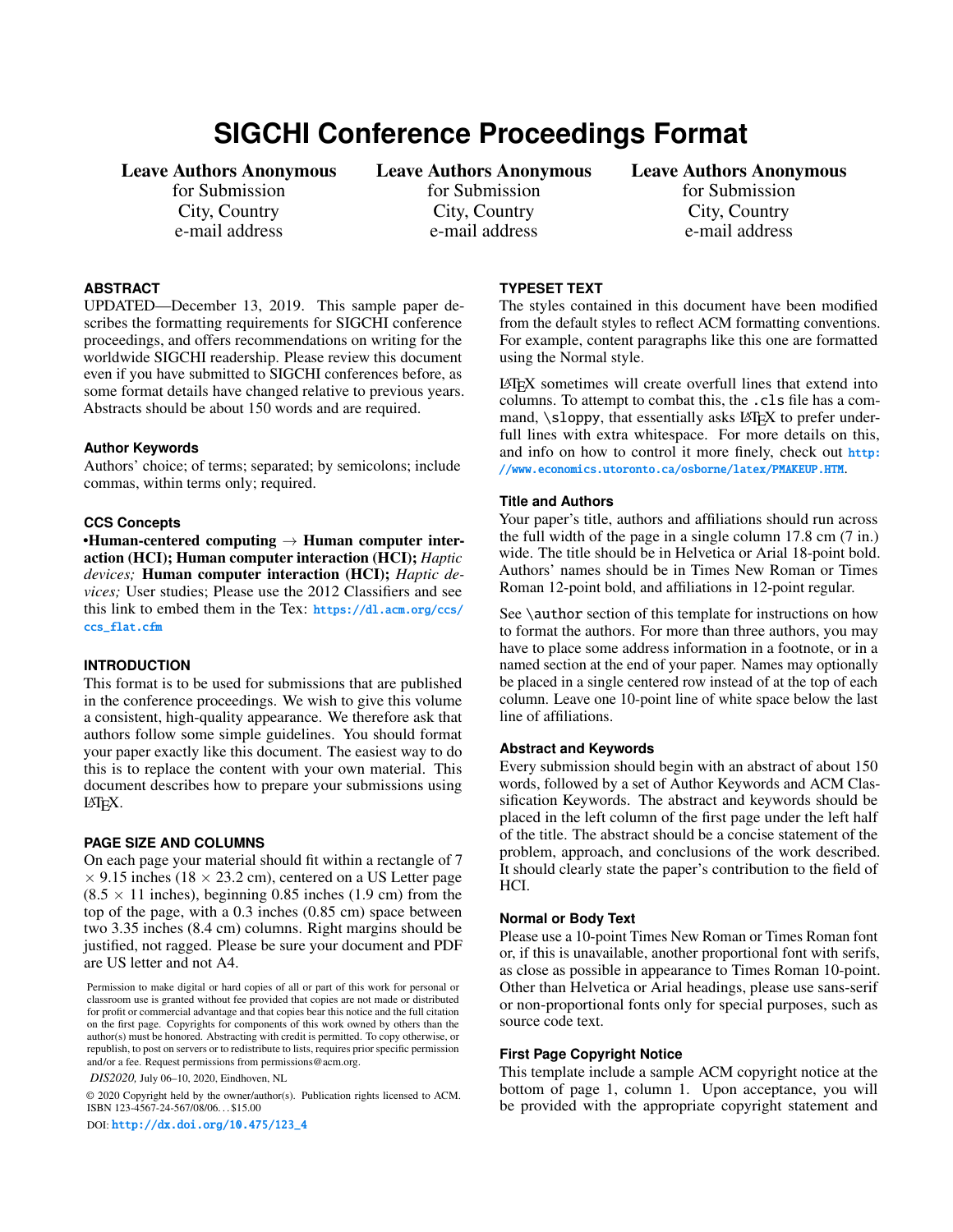

Figure 1. Insert a caption below each figure. Do not alter the Caption style. One-line captions should be centered; multi-line should be justified.

<span id="page-1-0"></span>

|             |       | <b>Test Conditions</b> |         |
|-------------|-------|------------------------|---------|
| Name        | First | Second                 | Final   |
| Marsden     | 223.0 | 44                     | 432,321 |
| <b>Nass</b> | 22.2. | 16                     | 234,333 |
| Borriello   | 22.9  | 11                     | 93,123  |
| Karat       | 34.9  | 2200                   | 103.322 |

<span id="page-1-1"></span>Table 1. Table captions should be placed below the table. We recommend table lines be 1 point, 25% black. Minimize use of table grid lines.

unique DOI string for publication. Accepted papers will be distributed in the conference publications. They will also be placed in the ACM Digital Library, where they will remain accessible to thousands of researchers and practitioners worldwide. See [http://acm.org/publications/policies/copyright\\_](http://acm.org/publications/policies/copyright_policy) [policy](http://acm.org/publications/policies/copyright_policy) for the ACM's copyright and permissions policy.

## **Subsequent Pages**

On pages beyond the first, start at the top of the page and continue in double-column format. The two columns on the last page should be of equal length.

#### **References and Citations**

Use a numbered list of references at the end of the article, ordered alphabetically by last name of first author, and referenced by numbers in brackets [\[1,](#page-3-0) [2,](#page-3-1) [7\]](#page-3-2). Your references should be published materials accessible to the public. Internal technical reports may be cited only if they are easily accessible (i.e., you provide the address for obtaining the report within your citation) and may be obtained by any reader for a nominal fee. Proprietary information may not be cited. Private communications should be acknowledged in the main text, not referenced (e.g., "[Borriello, personal communication]").

References should be in ACM citation format: [http://acm.org/](http://acm.org/publications/submissions/latex_style) [publications/submissions/latex\\_style](http://acm.org/publications/submissions/latex_style). This includes citations to internet resources [\[1,](#page-3-0) [3,](#page-3-3) [4,](#page-3-4) [9\]](#page-3-5) according to ACM format, although it is often appropriate to include URLs directly in the text, as above.

## **SECTIONS**

The heading of a section should be in Helvetica or Arial 9 point bold, all in capitals. Sections should *not* be numbered.

#### **Subsections**

Headings of subsections should be in Helvetica or Arial 9 point bold with initial letters capitalized. For sub-sections and sub-subsections, a word like *the* or *of* is not capitalized unless it is the first word of the heading.

## *Sub-subsections*

Headings for sub-subsections should be in Helvetica or Arial 9 point italic with initial letters capitalized. Standard \section, \subsection, and \subsubsection commands will work fine in this template.

## **FIGURES/CAPTIONS**

Place figures and tables at the top or bottom of the appropriate column or columns, on the same page as the relevant text (see Figure [1\)](#page-1-0). A figure or table may extend across both columns to a maximum width of 17.78 cm (7 in.).

Captions should be Times New Roman or Times Roman 9 point bold. They should be numbered (e.g., "Table [1"](#page-1-1) or "Figure [1"](#page-1-0)), centered and placed beneath the figure or table. Please note that the words "Figure" and "Table" should be spelled out (e.g., "Figure" rather than "Fig.") wherever they occur. Figures, like Figure [2,](#page-2-0) may span columns and all figures should also include alt text for improved accessibility. Papers and notes may use color figures, which are included in the page limit; the figures must be usable when printed in blackand-white in the proceedings.

The paper may be accompanied by a short video figure up to five minutes in length. However, the paper should stand on its own without the video figure, as the video may not be available to everyone who reads the paper.

## **Inserting Images**

When possible, include a vector formatted graphic (i.e. PDF or EPS). When including bitmaps, use an image editing tool to resize the image at the appropriate printing resolution (usually 300 dpi).

## **QUOTATIONS**

Quotations may be italicized when *"placed inline"* (Anab, 23F).

Longer quotes, when placed in their own paragraph, need not be italicized or in quotation marks when indented (Ramon, 39M).

## **LANGUAGE, STYLE, AND CONTENT**

The written and spoken language of SIGCHI is English. Spelling and punctuation may use any dialect of English (e.g., British, Canadian, US, etc.) provided this is done consistently. Hyphenation is optional. To ensure suitability for an international audience, please pay attention to the following:

- Write in a straightforward style.
- Try to avoid long or complex sentence structures.
- Briefly define or explain all technical terms that may be unfamiliar to readers.
- Explain all acronyms the first time they are used in your text—e.g., "Digital Signal Processing (DSP)".
- Explain local references (e.g., not everyone knows all city names in a particular country).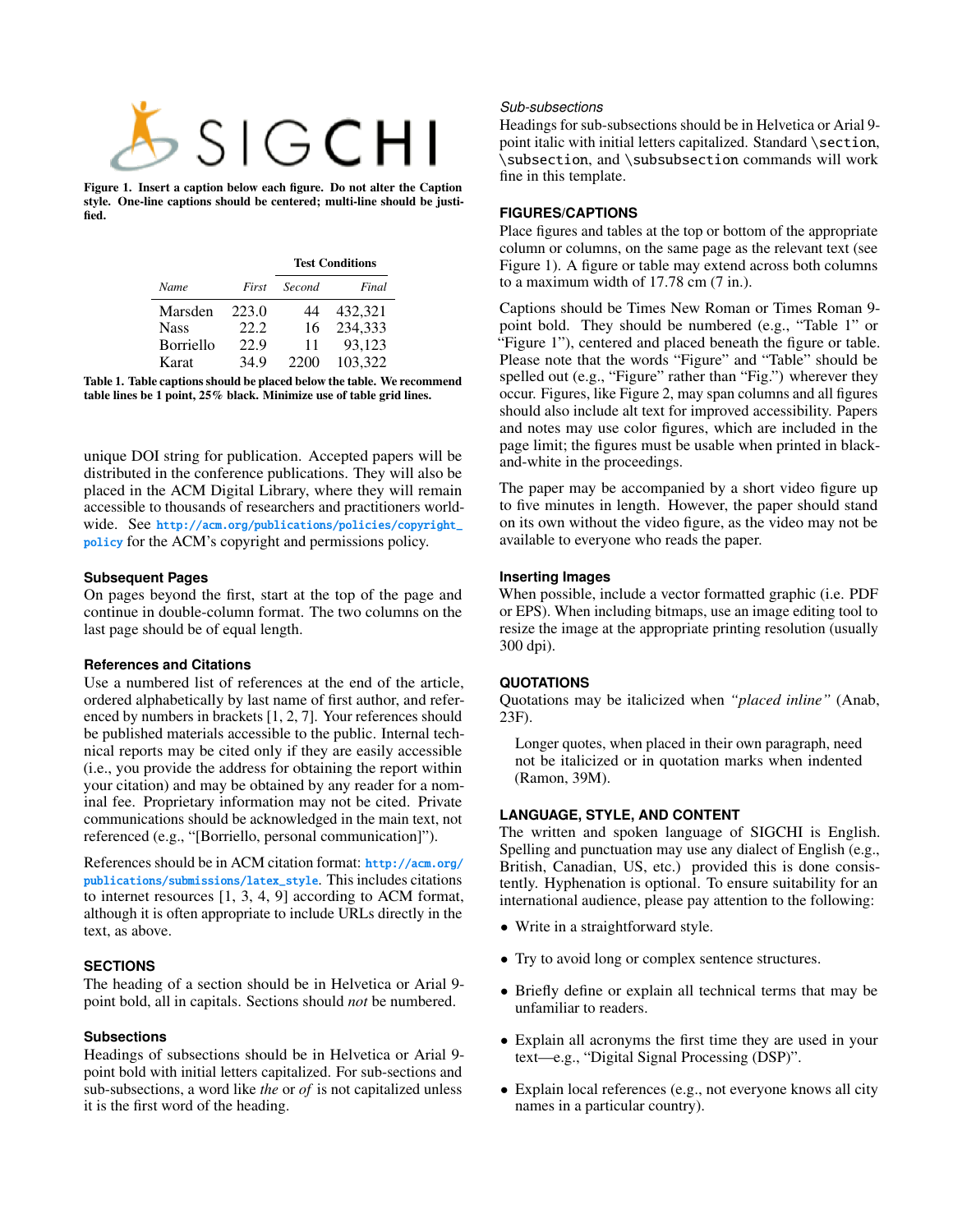

Figure 2. In this image, the map maximizes use of space. You can make figures as wide as you need, up to a maximum of the full width of both columns. Note that LATEX tends to render large figures on a dedicated page. Image:  $\circledcirc$  ayman on Flickr.

- <span id="page-2-0"></span>• Explain "insider" comments. Ensure that your whole audience understands any reference whose meaning you do not describe (e.g., do not assume that everyone has used a Macintosh or a particular application).
- Explain colloquial language and puns. Understanding phrases like "red herring" may require a local knowledge of English. Humor and irony are difficult to translate.
- Use unambiguous forms for culturally localized concepts, such as times, dates, currencies, and numbers (e.g., "1–5– 97" or "5/1/97" may mean 5 January or 1 May, and "seven o'clock" may mean 7:00 am or 19:00). For currencies, indicate equivalences: "Participants were paid ₩ 25,000, or roughly US \$22."
- Be careful with the use of gender-specific pronouns (he, she) and other gendered words (chairman, manpower, manmonths). Use inclusive language that is gender-neutral (e.g., she or he, they, s/he, chair, staff, staff-hours, personyears). See the *Guidelines for Bias-Free Writing* for further advice and examples regarding gender and other personal attributes [\[10\]](#page-3-6). Be particularly aware of considerations around writing about people with disabilities.
- If possible, use the full (extended) alphabetic character set for names of persons, institutions, and places (e.g., Grønbæk, Lafreniére, Sánchez, Nguyễn, Universität, Weißenbach, Züllighoven, Århus, etc.). These characters are already included in most versions and variants of Times, Helvetica, and Arial fonts.

## **ACCESSIBILITY**

The Executive Council of SIGCHI has committed to making SIGCHI conferences more inclusive for researchers, practitioners, and educators with disabilities. As a part of this goal, the all authors are asked to work on improving the accessibility

of their submissions. Specifically, we encourage authors to carry out the following five steps:

- 1. Add alternative text to all figures
- 2. Mark table headings
- 3. Add tags to the PDF
- 4. Verify the default language
- 5. Set the tab order to "Use Document Structure"

For more information and links to instructions and resources, please see: <http://chi2016.acm.org/accessibility>. The \hyperref package allows you to create well tagged PDF files, please see the preamble of this template for an example.

#### **PAGE NUMBERING, HEADERS AND FOOTERS**

Your final submission should not contain footer or header information at the top or bottom of each page. Specifically, your final submission should not include page numbers. Initial submissions may include page numbers, but these must be removed for camera-ready. Page numbers will be added to the PDF when the proceedings are assembled.

## **PRODUCING AND TESTING PDF FILES**

We recommend that you produce a PDF version of your submission well before the final deadline. Your PDF file must be ACM DL Compliant. The requirements for an ACM Compliant PDF are available at: [http://www.scomminc.com/pp/acmsig/](http://www.scomminc.com/pp/acmsig/ACM-DL-pdfs-requirements.htm) [ACM-DL-pdfs-requirements.htm](http://www.scomminc.com/pp/acmsig/ACM-DL-pdfs-requirements.htm).

Test your PDF file by viewing or printing it with the same software we will use when we receive it, Adobe Acrobat Reader Version 10. This is widely available at no cost. Note that most reviewers will use a North American/European version of Acrobat reader, so please check your PDF accordingly.